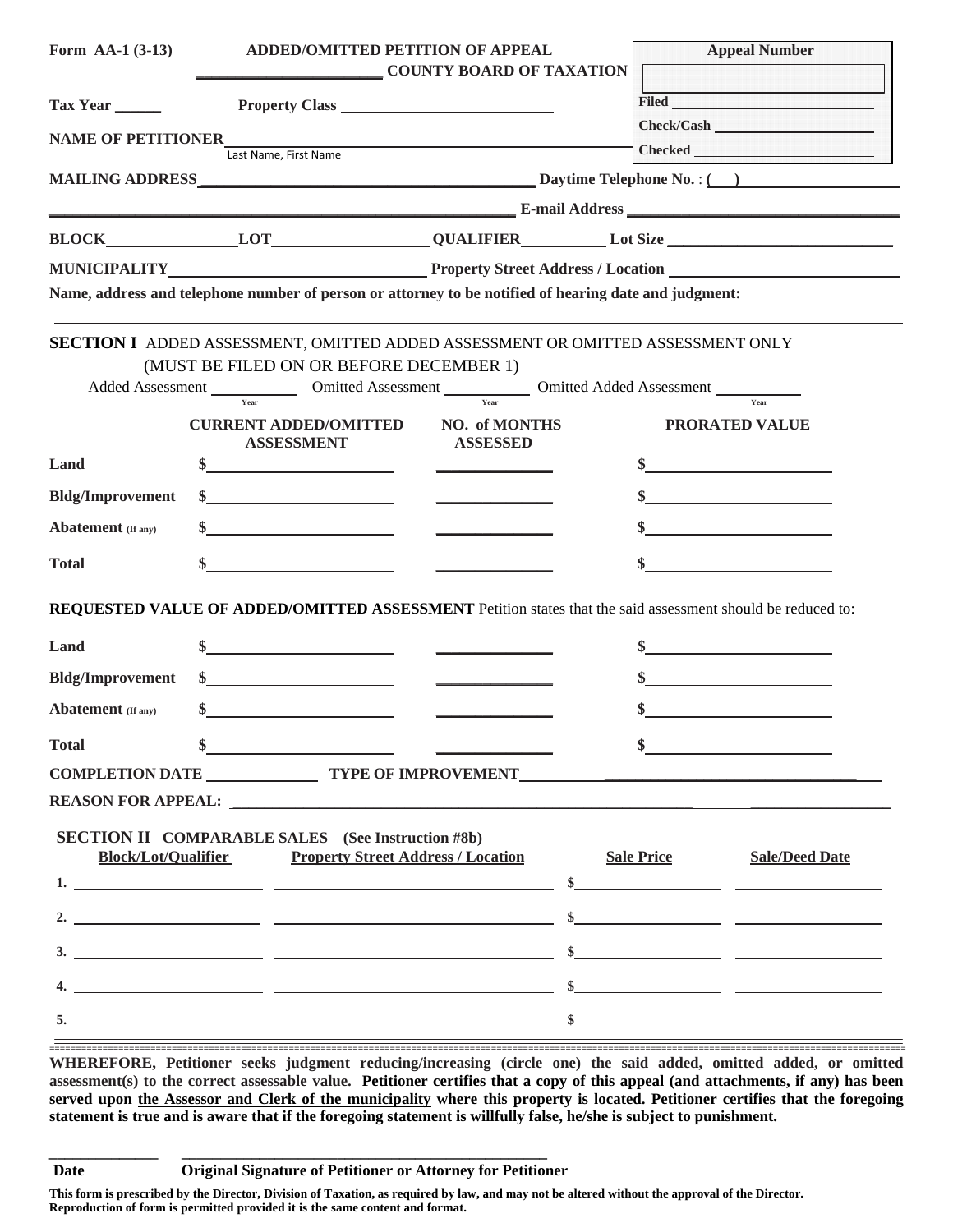# **\_\_\_\_\_\_\_\_\_\_\_\_\_\_\_\_\_\_COUNTY BOARD OF TAXATION**

# **INSTRUCTIONS FOR FILING PETITION OF APPEAL OF AN ADDED OR OMITTED ASSESSMENT**

# **1. FILING DATE**

Your appeal must be *received* (not postmarked) by the county board of taxation on or before December 1 of the tax year, or thirty (30) days from the date the collector completes the bulk mailing of tax bills for added or omitted assessments, whichever is later. An appeal received after the close of business hours on December 1 is untimely filed and will result in dismissal of the appeal. If the last day for filing an appeal falls on a Saturday, Sunday or legal holiday, the last day shall be extended to the first succeeding business day.

# **2. SEPARATE APPEALS**

Separate appeals must be filed for each taxed parcel unless the county tax administrator grants prior approval to consolidate parcels or lots into one appeal filing using form MAS (Multiple Appeal Schedule).

# **3. FILING OF PETITION**

The original petition must be filed with the county board of taxation.

- **(a)** A copy must be served upon the assessor of the municipality in which the property is located or, in the event of a municipal appeal, served upon the taxpayer.
- **(b)** A copy must be served upon the clerk of the municipality in which the property is located or, in the event of a municipal appeal, served upon the taxpayer.
- **(c)** A copy should be retained by the petitioner.
- **(d)** Any supporting documents attached to the original petition must also be attached to the assessor's and municipal clerk's copies.

# **4. FILING FEES** *(Must accompany original petition of appeal)*

| (a) Prorated Assessed Valuation less than \$150,000 | \$5.00             |
|-----------------------------------------------------|--------------------|
| 1. \$150,000 or more, but less than \$500,000       | \$25.00            |
| 2. \$500,000 or more, but less than \$1,000,000     | \$100.00           |
| 3. \$1,000,000 or more                              | \$150.00           |
| (b) Appeal on Classification                        | \$25.00            |
| (c) Appeal on Valuation and Classification          | Sum of (a) and (b) |
| (d) Appeal not covered by (a), (b), or (c)          | \$25.00            |
|                                                     |                    |

## *Check should be made payable to: County Tax Administrator. Fees are non-refundable.*

# **5. ADJOURNMENTS**

No adjournments will be granted except for extraordinary reasons.

## **6. REPRESENTATION AT HEARING**

- **(a)** A taxpayer must be present at the hearing or be represented by an Attorney-at-Law admitted to practice in the State of New Jersey.
- **(b)** If the petitioner is a business entity, such as a corporation, partnership, LLC, etc., the appeal must be prosecuted by an Attorney-At-Law admitted to practice in the State of New Jersey.

# **7. DISCRIMINATION**

**N.J.S.A.** 54:3-22(c) to (f) requires that, whenever the county board of taxation finds that the ratio of assessed value to true value of property under appeal exceeds the upper limit or falls below the lower limit by 15% of the average ratio for each municipality, the county board of taxation shall revise the assessment by applying the average ratio to the true value of the property as determined by the hearing body.

# **8. SUPPORTING PROOF AND PROCEDURES**

If you are appealing the value of an Added Assessment, you will be required, at the time of the hearing, to present evidence from which the board of taxation can determine the market value of the entire property under appeal including new improvements as of the first of the month following completion of the new improvements. The Added Assessment should reflect the difference between the assessed value of the property as of October 1 of the pretax year and the taxable value of the property as improved. This added value is then prorated for the number of full months remaining in the tax year following completion.